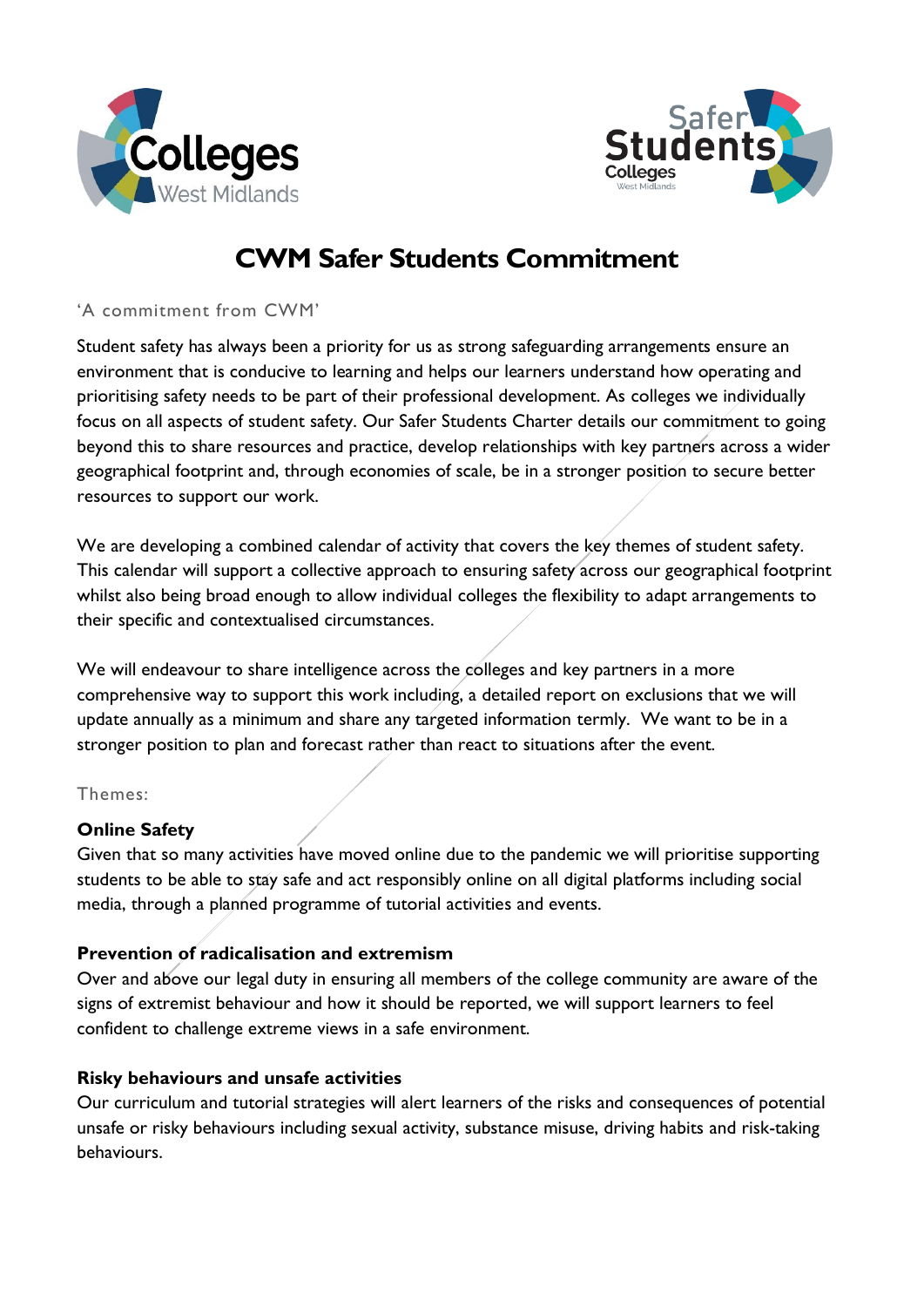## **Personal safety including sexual and physical health**

We will continue to work with a wide range of agencies to promote public health messages to support health and well-being in a positive non-judgemental environment. We will also reinforce public health messages and demand responsible behaviours.

#### **Crime and fear of crime**

Our campuses will continue to provide safe environments for learners and we will always work with all agencies to ensure the threat of crime is responded to robustly and without exception. We will always promote the negative impact of becoming involved in crime to our students.

## **Equality and Respect**

We will collectively promote respectful, inclusive and tolerant environments where students can maintain their identity whilst respecting and celebrating differences regardless of age, gender, race, religion, disability, sexual orientation or gender reassignment.

## **Mental and physical health**

Mental and Physical health will have a continued focus and we will work with our learners and third party agencies to ensure students are equipped with the knowledge and strategies to maintain healthy and productive lives. This support may be in person or on line through a range of platforms. Mental health fragility is increasing and many anxieties have been compounded by the pandemic.

## **Student-on-student sexual harassment and sexual violence**

We will endeavour to create a culture where student-on-student sexual harassment and violence is not tolerated by working collectively to share good practise across the colleges and broader partners including LAs and LSPs. We will raise awareness with college leadership and governance to support this. For example we will review the RHSE curriculum and training for staff delivering it, collect and act on data, ensure standards are upheld and sanctions taken where necessary.

# **Exploitation**

We will continue to enable learners to recognise the ways in which exploitation and grooming can take place and to develop confidence to report this where they have concerns for themselves and others. To include a wide range of topics including criminal and sexual exploitation and modern slavery.

# **Staying Safe**

We will continue work with parents and other agencies to ensure appropriate and targeted promotion of personal safety when outside of the home and in social situations. To enable learners to recognise domestic abuse including coercion and controlling behaviours, peer on peer abuse, bullying including cyberbullying behaviours. Learners will be supported to develop confidence in reporting incidences and concerns for themselves and others. Colleges are committed to providing ongoing support for all learners including those with high needs and with a focus on those who are most vulnerable.